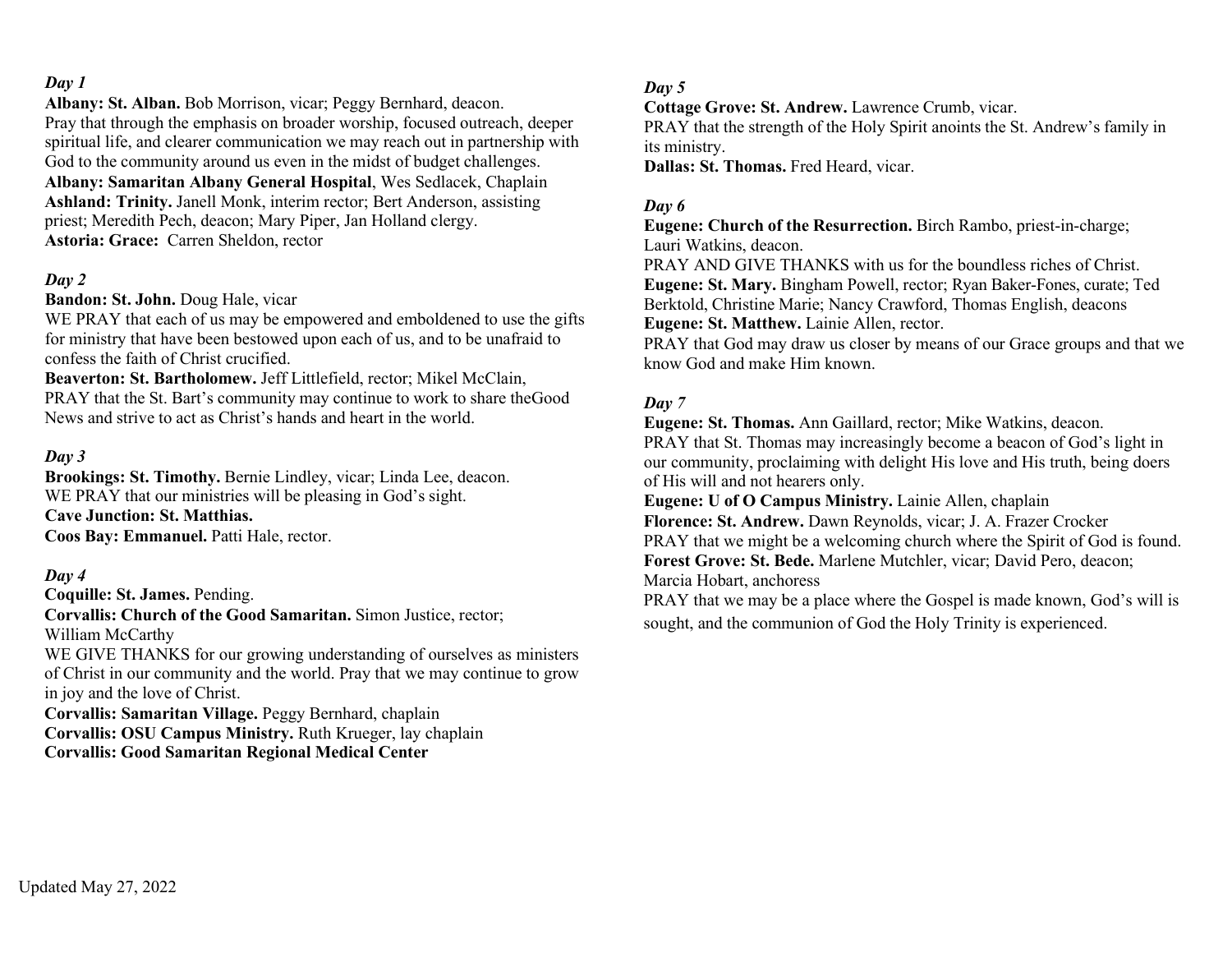### **Gardiner: St. Mary.**

PRAY for the communities of Gardiner and Reedsport and for us as we strive to be active witnesses of God's love. Pray that we can celebrate the Holy Eucharist together, live the covenant of baptism in our daily lives and inspirit one another in ministry.

**Gold Beach: St. Matthew.** Dan Heath, priest-in-charge.

PRAY for a vision of the Gospel that will empower our mission with strength of purpose and active outreach.

**Grants Pass: St. Luke.** Ernestein Flemister, rector.

## *Day 9*

**Gresham: St. Luke the Physician.** Sara Cosca-Warfield, rector; Laurel Hart, deacon.

PRAY for St. Luke's to serve and proclaim Christ to all in Gresham and beyond.

**Gresham: Holy Cross/Santa Cruz.** Roberto Maldonado, vicar

**Hillsboro: All Saints.** Tom Sramek, Jr, rector

PRAY that God will empower All Saints Parish to bring Jesus Christ's healing love to our community.

**Hillsboro: Misión Todos los Santos.** Wilson Ferreira, vicar

### *Day 10*

**Lake Oswego: Christ Church.** Brad Toebben, rector.

### **Lebanon: St. Martin.** Pending

PRAY for God's blessing on our congregation as we grow in our stewardship of time, talents and treasure. We also pray for continued growth in faith and as a community. We give thanks for the variety of ministries at St. Martin's and for increasing outreach opportunities. We give thanks for the shared vision and cooperative ministries of the Mid-Willamette Valley Episcopal churches. **Lebanon: Samaritan Community Hospital:** Wes Sedlacek, chaplain

## *Day 11*

**Lincoln City: St. James.** Chris Hertlein, rector; Kristina Burbank, deacon. PRAY for spiritual renewal and parish growth; pray for our Community meal Program and for guidance in responding to the needs of the hungry and homeless.

**Manzanita/Nehalem: St. Catherine of Alexandria.** Ali & George Lufkin, vicars

PRAY for a clear vision of our mission and ministry.

**McMinnville: St. Barnabas.** Betty McWhorter, interim rector. PRAY we come to worship God, to be filled with His Spirit, living in community as a constant reflection of the Love and Presence of God in a hurting world.

## *Day 12*

**Medford: St. Mark.** rector pending.

PRAY for our Building For the Future (BFF) project, our Food Pantry, and our efforts to invite, welcome, and connect people to the life of our congregation.

**Milwaukie: St. John the Evangelist.** Jeanne Kaliszewski, rector; Greg Rainey, deacon.

PRAY for the growth of the Youth Ministry Program as it continues to develop.

**Monmouth: St. Hilda.** Jon Goman, vicar; Pauline Morrison,deacon PRAY for God's grace upon all the people of St. Hilda's, for energy and commitment as we invite, build, and serve through Christ.

## *Day 13*

**Newberg: St. Michael/San Miguel.** Wilson Ferreira, vicar; Cindra Gray, deacon

PRAY for God's guidance as we seek a closer examination of the relative roles of laity and clergy in undertaking the ministries of our church. **Newport: St. Stephen.** Judith Jones, vicar.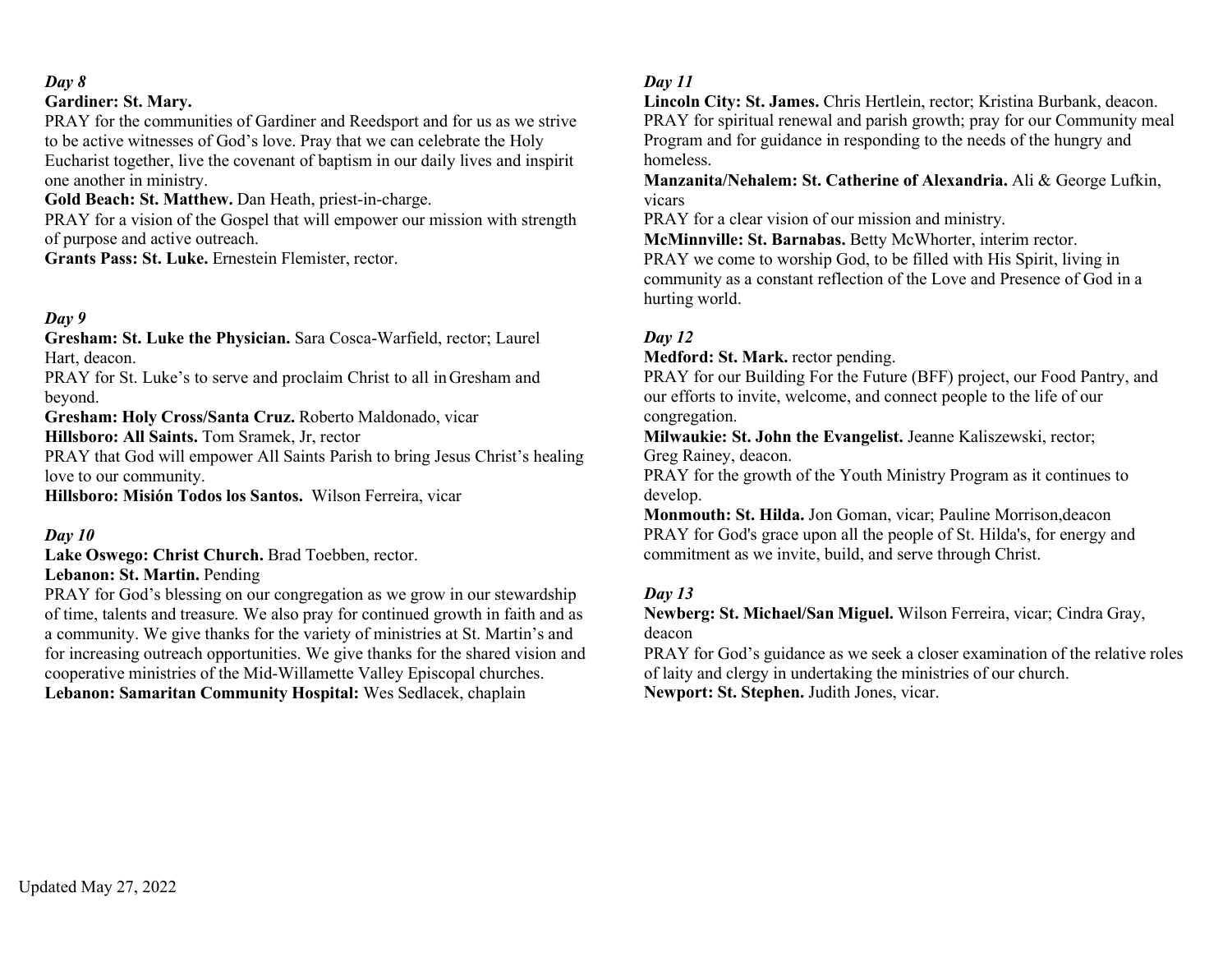**Oregon City: St. Paul.** Shawn Dickerson, rector; Laura Truby, assisting priest. PRAY for God's blessing upon us as we strive to reach out and become a more visible presence in our community, and that we may continue to deepen in our generosity in giving and serving Christ in this place.

**Portland: All Saints.** Andria Skornik, rector; Linda Goertz, deacon; Constance Hammond, Deborah Hughes-Habel.

**Portland: Ascension.** Jeremy Lucas, priest-in-charge.

#### *Day 15*

**Portland: Grace Memorial.** Martin Elfert, rector; Elizabeth Klein, deacon; Corbet Clark, Richard Toll.

PRAY for the continued honoring of a rich tradition while reaching out in new and risk-taking ways to the community: through ministries to young and old, through music and the arts, through service to the hungry and the homeless and through the companion parish tie to Trinity Cathedral in Monrovia, Liberia. **Portland: St. Aidan.** Esme Culver, rector

PRAY that we may be more diligent in our endeavor to spread the promise of Jesus Christ in and beyond our community through worship, education, fellowship, and outreach.

**Portland: St. Andrew.** Rector pending; Mimi Eick,deacon PRAY for the continued success of the food pantry. **Portland: St. Barnabas.**; Bonnie Stewart, interim rector; BJ Finch, deacon; Jeff Frost, assisting priest.

#### *Day 16*

**Portland: St. David of Wales.** Kerlin Richter, rector; AJ Buckley, Assoc. Rector; Tracy LeBlanc,deacon; Dennis j. Parker.

Portland: St. Gabriel the Archangel. Everett Charters, priest-in-charge. PRAY we may share the knowledge and love of Jesus Christ and help each other on our spiritual journey to God.

**Portland: Parish of St. John the Baptist.** Robert Bryant, rector; Marianne Allison, asst rector; Annette Rankin, deacon; Carol Hull, Stephen Norcross, David Olsen,Colin Williams, Jorn Müller.

PRAY that the Parish of St. John the Baptist may share the Good News of God, grow as Christian disciples, and respond to the needs of the world in the power of the Holy Spirit.

#### *Day 17*

**Portland: St. Michael & All Angels.** Sherman Hesselgrave, interim rector; Roberto Arciniega, associate rector; Julia Nielsen, interim deacon; Mark Allen, Sallie Bowman, Wendy Cliff, Caroline Litzenberger, Robert Macauley, Marla McGarry-Lawrence, David Pace, David Perry, Ed Rouffy, John Scannell.

PRAY for a spirit of thanksgiving for God's abundance as we seek to participate in the life and future of our neighborhood and as we build up parish life to equip the saints for ministry.

**Portland: PSU Becoming Beloved Community on Campus Ministry,** Chaplain pending.

#### *Day 18*

**Portland: SS. Peter & Paul/San Pedro y San Pablo.** Sara Fischer, rector.

**Portland: St. Philip the Deacon.** Maria McDowell, rector

**Portland: St. Stephen.** Kevin Thew Forrester, priest-in-charge; Dale Carr; Rïse Thew Forester; Maureen Hagen, deacon.

PRAY that we be an Episcopal Adventure of Embodied Love which affirms the divine beauty of each person and creature, and that we hold as sacred the questioning mind, the searching heart, and the thirsting soul.

### *Day 19*

**Portland: Trinity Cathedral.** Nathan LeRud, dean; Shana McCauley, Matthew Lawrence, canons; Ken Powell, deacon; John Bright, Roy Coulter, Joseph Dubay, Robert Ladehoff, Harriet Linville, William McKenzie,Raggs Ragan, John Scannell, Stephen Schneider, Bud Thurston, Patrick Tomter; PRAY for the Cathedral as it moves forward with a renewed vision. **Portland: Legacy Good Samaritan Med Ctr.** Sallie Bowman, Director of Spiritual Care; Kurt Neilson, Rïse Thew Forrester, Scott Dolph, Clare Wykert, Chaplains.

**Good Samaritan Foundation**.

### *Day 20*

**Oregon Episcopal School.** Mo Copeland, Head of School; Jennifer Cleveland and Jennie Kiffmeyer, chaplains. **William Temple House.** Chaplain pending. **Port Orford: St. Christopher.**